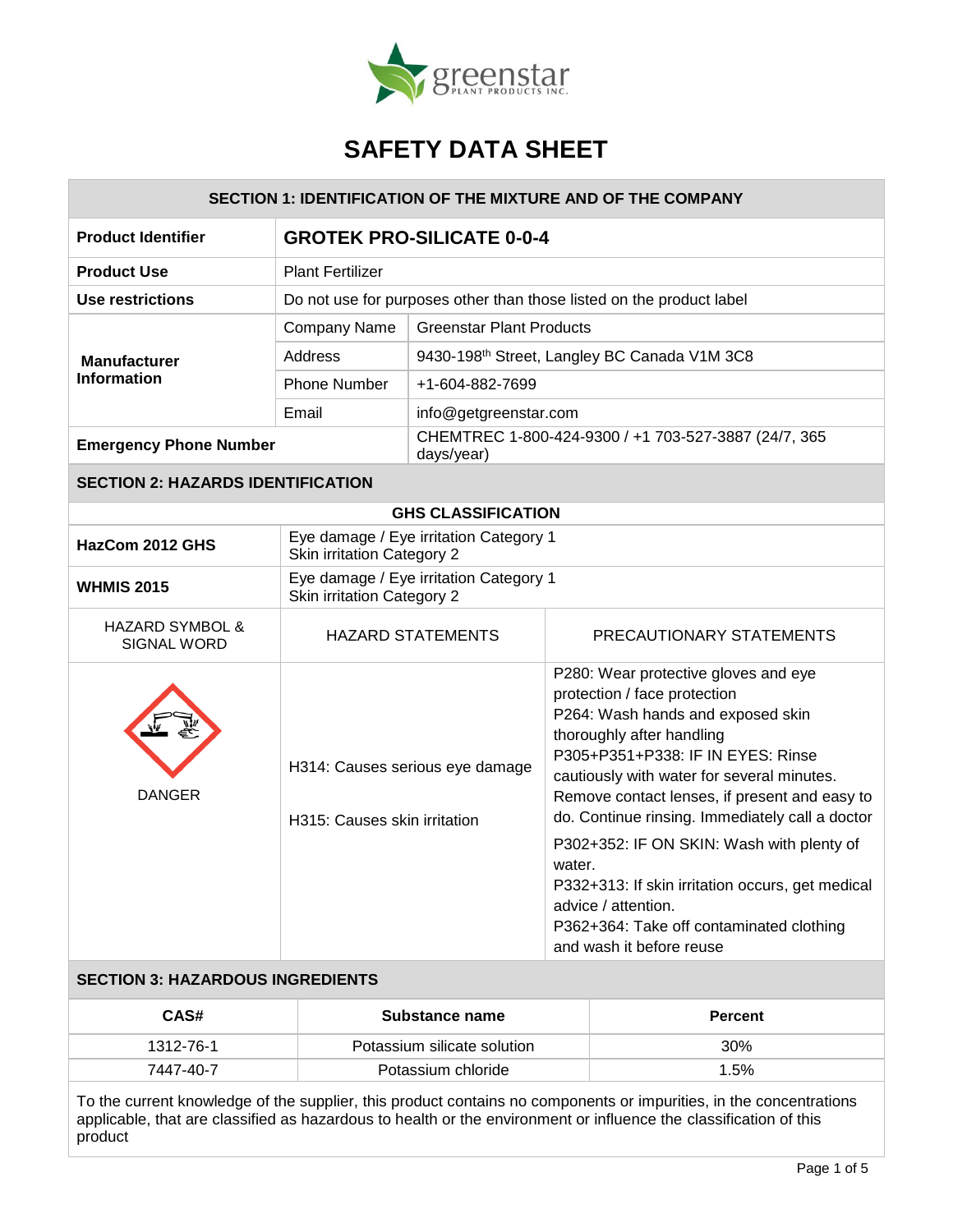

## *GROTEK PRO-SILICATE 0-0-4*

| <b>Other Hazards</b>                                                                                                                                                                                                                                        | Product is a strong alkaline. Damaging and irritating effects on eyes and skin may be<br>delayed and occur without the sensation of pain                                                                                                               |  |  |
|-------------------------------------------------------------------------------------------------------------------------------------------------------------------------------------------------------------------------------------------------------------|--------------------------------------------------------------------------------------------------------------------------------------------------------------------------------------------------------------------------------------------------------|--|--|
| <b>SECTION 4: FIRST AID MEASURES</b>                                                                                                                                                                                                                        |                                                                                                                                                                                                                                                        |  |  |
| <b>Description of first aid measures</b>                                                                                                                                                                                                                    |                                                                                                                                                                                                                                                        |  |  |
| <b>EYE CONTACT</b>                                                                                                                                                                                                                                          | Rinse with a large gentle stream of water for a minimum for 15 minutes.<br>Remove contact lenses, if present and easy to do so after 5 minutes. Continue<br>rinsing. Get immediate medical attention                                                   |  |  |
| <b>SKIN CONTACT</b>                                                                                                                                                                                                                                         | Wash with soap and water and rinse with plenty of clean water. If irritation<br>persists, seek medical advice/attention                                                                                                                                |  |  |
| <b>INHALATION</b>                                                                                                                                                                                                                                           | Remove victim to fresh air. Seek medical attention. Effects may be delayed                                                                                                                                                                             |  |  |
| <b>INGESTION</b>                                                                                                                                                                                                                                            | If swallowed, DO NOT INDUCE VOMITING. If vomiting occurs, lean forward<br>with head down to avoid breathing in vomit. If conscious and alert, wash out<br>mouth and give 200 - 300 ml of water to drink. Immediately call a POISON<br>CENTRE or doctor |  |  |
|                                                                                                                                                                                                                                                             | Most important symptoms and effects, both acute and delayed                                                                                                                                                                                            |  |  |
| High pH product - causes eye damage and skin irritation. Effects may be delayed and occur without the sensation of<br>pain. Mists may be irritating to respiratory tract. If swallowed, may cause irritation to the mouth, esophagus and<br>digestive tract |                                                                                                                                                                                                                                                        |  |  |
| Indication of any immediate medical attention and special treatment needed                                                                                                                                                                                  |                                                                                                                                                                                                                                                        |  |  |
| Treat symptomatically.                                                                                                                                                                                                                                      |                                                                                                                                                                                                                                                        |  |  |
| <b>Medical Conditions Aggravated by Exposure</b>                                                                                                                                                                                                            |                                                                                                                                                                                                                                                        |  |  |
| Dermatitis, respiratory conditions                                                                                                                                                                                                                          |                                                                                                                                                                                                                                                        |  |  |
| <b>SECTION 5: FIRE FIGHTING MEASURES</b>                                                                                                                                                                                                                    |                                                                                                                                                                                                                                                        |  |  |
| Flammable                                                                                                                                                                                                                                                   | Will not burn or support combustion.                                                                                                                                                                                                                   |  |  |
| Suitable extinguishing media                                                                                                                                                                                                                                | Use an extinguishing agent suitable for the surrounding fire.                                                                                                                                                                                          |  |  |
| Unsuitable extinguishing media                                                                                                                                                                                                                              | None known.                                                                                                                                                                                                                                            |  |  |
| <b>Hazardous Combustion Products</b>                                                                                                                                                                                                                        | Oxides of carbon, potassium, and silicon, hydrogen chloride and/or chlorine<br>gases, and other toxic and irritating fumes and gases may be formed.                                                                                                    |  |  |

| <b>Advice for fire-fighters</b> |                                                                                |
|---------------------------------|--------------------------------------------------------------------------------|
| Special protective              | Self-contained breathing apparatus and full protective clothing should be worn |
| equipment for firefighters      | when fighting chemical fires.                                                  |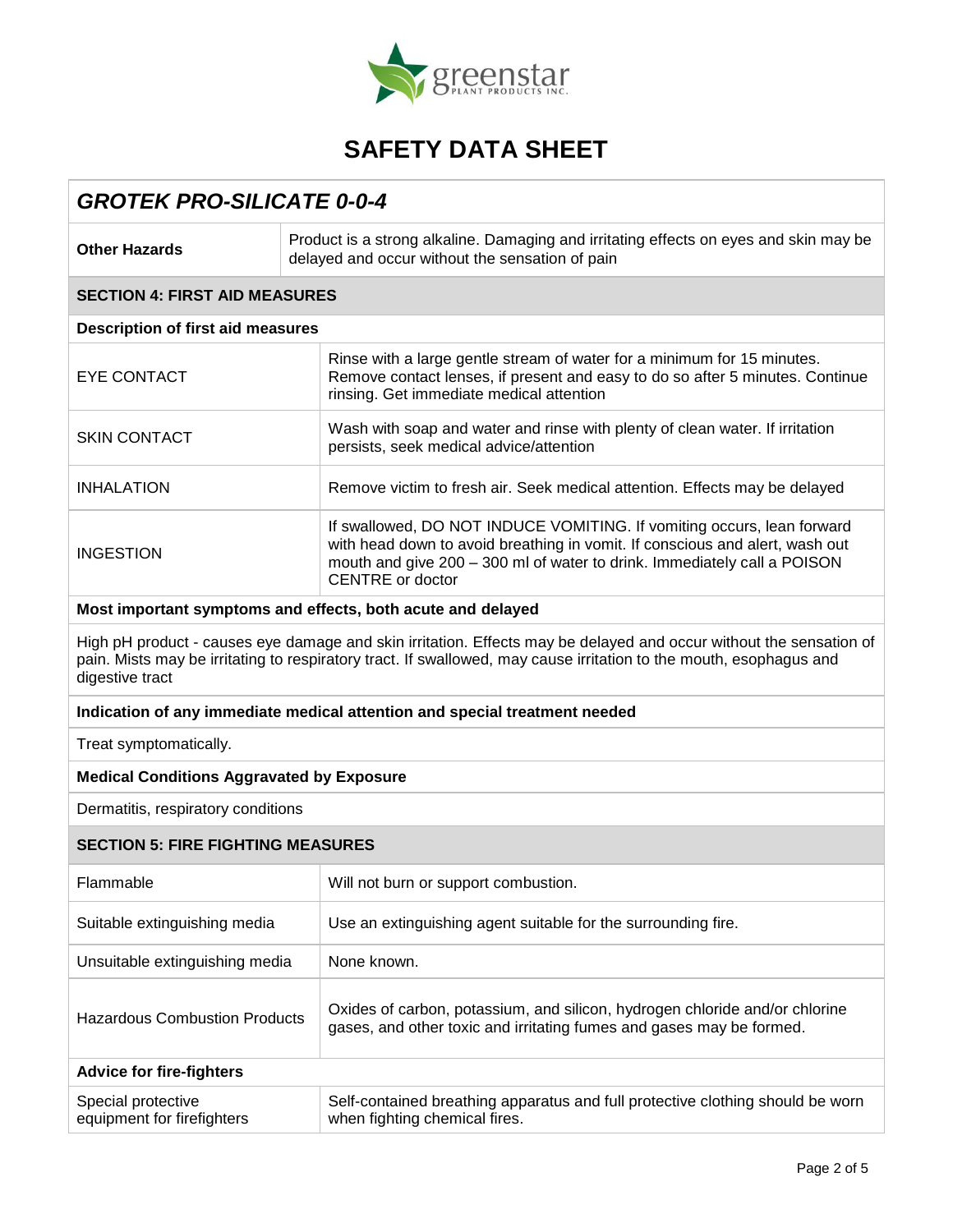

| <b>GROTEK PRO-SILICATE 0-0-4</b>                            |                                                                                                                                                                                                                                                                                                                                        |                                                                              |  |
|-------------------------------------------------------------|----------------------------------------------------------------------------------------------------------------------------------------------------------------------------------------------------------------------------------------------------------------------------------------------------------------------------------------|------------------------------------------------------------------------------|--|
| Special firefighting procedures                             | In the event of fire, use water spray to cool closed containers and knock-down<br>toxic gases                                                                                                                                                                                                                                          |                                                                              |  |
| <b>SECTION 6: ACCIDENTAL REALEASE MEASURES</b>              |                                                                                                                                                                                                                                                                                                                                        |                                                                              |  |
| <b>SPILL &amp; LEAK PROCEDURES</b>                          | SPILLED MATERIAL IS VERY SLIPPERY. Wear personal protection<br>equipment outlined in SECTION 8. Ventilate area. Adsorb spill then shovel or<br>sweep spilled material into dry labeled containers for disposal. Avoid the<br>generation of mists. Flush area with water after clean-up.                                                |                                                                              |  |
|                                                             | Do not allow product or rinsing water to enter storm sewers, sanitary sewers,<br>groundwater or soil.                                                                                                                                                                                                                                  |                                                                              |  |
| <b>SECTION 7: HANDLING AND STORAGE</b>                      |                                                                                                                                                                                                                                                                                                                                        |                                                                              |  |
| Precautions for safe handling                               | Avoid contact with eyes, skin and clothing. Wear personal protection equipment<br>outlined in SECTION 8 when handling. Avoid the generation of mists. Do not<br>use with incompatible materials (SECTION 10). Have eyewash station and<br>shower readily available. Keep container closed when not in use. Clean up<br>spills promptly |                                                                              |  |
|                                                             | Store in a cool, dry, well ventilated area. Do not store in aluminum, fiberglass,<br>copper, brass, zinc or galvanized containers.                                                                                                                                                                                                     |                                                                              |  |
| Conditions for safe storage,<br>including incompatibilities | Avoid strong oxidizers. Lewis or mineral acids. Product may gel and generate<br>heat when mixed with acid. May react with ammonium salts resulting in<br>evolution of ammonia gas. Flammable hydrogen gas may be produced on<br>contact with aluminum, tin, lead, and zinc.                                                            |                                                                              |  |
| <b>Environmental precautions</b>                            | This product is acutely toxic to aquatic life due to its low pH. Do not allow<br>product to enter storm sewers, sanitary sewers, groundwater or soil.                                                                                                                                                                                  |                                                                              |  |
| <b>SECTION 8: EXPOSURE CONTROLS / PERSONAL PROTECTION</b>   |                                                                                                                                                                                                                                                                                                                                        |                                                                              |  |
| <b>Control parameters</b>                                   |                                                                                                                                                                                                                                                                                                                                        |                                                                              |  |
| Occupational exposure limits                                | No specific limits apply. An exposure limit of 2 mg / m2 (15 min TWA) is<br>recommended by analogy with potassium hydroxide                                                                                                                                                                                                            |                                                                              |  |
| Recommended monitoring<br>procedures                        | Monitor workplace air quality to determine the effectiveness of the ventilation or<br>other control measures and / or the necessity to use respiratory protective<br>equipment                                                                                                                                                         |                                                                              |  |
| <b>Engineering controls</b>                                 | Provide adequate local / general exhaust ventilation                                                                                                                                                                                                                                                                                   |                                                                              |  |
| <b>Personal protection equipment</b>                        |                                                                                                                                                                                                                                                                                                                                        |                                                                              |  |
| Eye / Face Protection                                       | chemical safety goggles or face shield when there is a potential for eye contact                                                                                                                                                                                                                                                       |                                                                              |  |
| Skin protection                                             | Hand protection                                                                                                                                                                                                                                                                                                                        | Wear chemical gloves - Nitrile, latex or PVC                                 |  |
|                                                             | Body protection                                                                                                                                                                                                                                                                                                                        | Wear long sleeved shirt and pants or coveralls<br>when handling this product |  |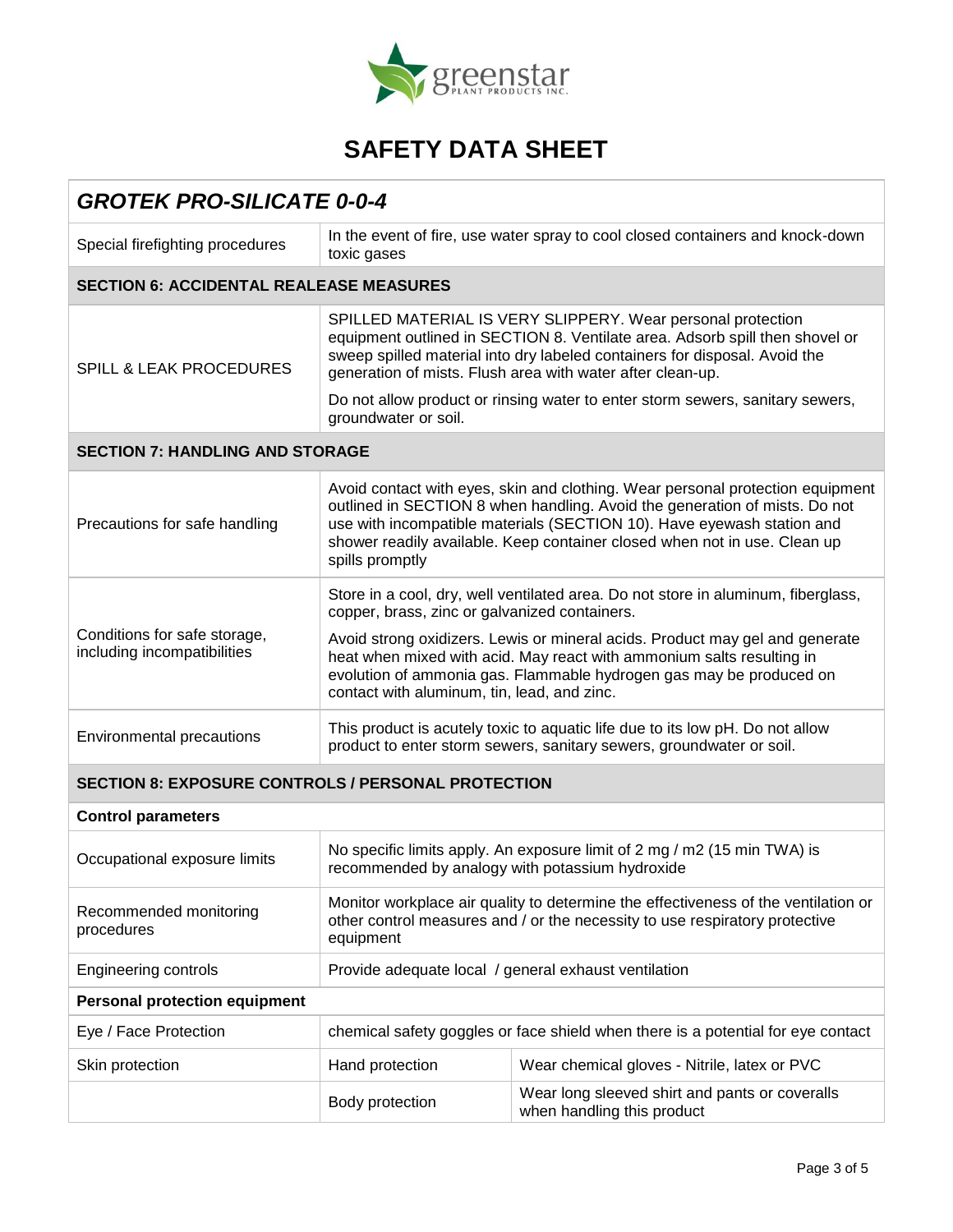

| Respiratory protection                                                                                                                                |               | NIOSH approved respirator equipped with mist / fume cartridges when<br>occupational limits are exceeded                                                                                                                   |            |                                     |            |  |
|-------------------------------------------------------------------------------------------------------------------------------------------------------|---------------|---------------------------------------------------------------------------------------------------------------------------------------------------------------------------------------------------------------------------|------------|-------------------------------------|------------|--|
| Hygiene measures                                                                                                                                      |               | Wash hands after handling, before eating, smoking and using the toilet and at<br>the end of the work day. Ensure that eyewash stations and safety showers are<br>close to the workstation area                            |            |                                     |            |  |
| Environmental exposure controls                                                                                                                       |               | Do not allow product to enter storm sewers, sanitary sewers, groundwater or<br>soil.                                                                                                                                      |            |                                     |            |  |
|                                                                                                                                                       |               | <b>SECTION 9: PHYSICAL AND CHEMICAL PROPERTIES</b>                                                                                                                                                                        |            |                                     |            |  |
| <b>Physical state</b>                                                                                                                                 | Liquid        | <b>Colour</b>                                                                                                                                                                                                             | <b>NAV</b> | Odour                               | <b>NAV</b> |  |
| pH                                                                                                                                                    | 11.4          | <b>Density</b>                                                                                                                                                                                                            | <b>NAV</b> | Solubility in water                 | Soluble    |  |
| <b>Specific gravity</b>                                                                                                                               | <b>NAV</b>    | <b>Melting point</b>                                                                                                                                                                                                      | <b>NAV</b> | <b>Decomposition</b><br>temperature | <b>NAV</b> |  |
| <b>Flammable?</b>                                                                                                                                     | Not flammable | <b>Boiling point</b>                                                                                                                                                                                                      | <b>NAV</b> | <b>Viscosity</b>                    | <b>NAV</b> |  |
| <b>SECTION 10: STABILITY AND REACTIVITY</b>                                                                                                           |               |                                                                                                                                                                                                                           |            |                                     |            |  |
| Reactivity                                                                                                                                            |               | Reacts with aluminum, zinc, tin and their alloys to create hydrogen gas which<br>may form an explosive mixture with air. May react violently on contact with<br>acids. Reacts with sugar residues to form carbon monoxide |            |                                     |            |  |
| Chemical stability                                                                                                                                    |               | Stable under normal conditions of use and storage                                                                                                                                                                         |            |                                     |            |  |
| <b>Conditions to avoid</b>                                                                                                                            |               | Do not mix with acids or ammonia salts. Avoid the generation of mists                                                                                                                                                     |            |                                     |            |  |
| Incompatibility                                                                                                                                       |               | See Reactivity section                                                                                                                                                                                                    |            |                                     |            |  |
| <b>Hazardous decomposition</b><br>products                                                                                                            |               | Oxides of carbon, potassium, and silicon, hydrogen chloride and/or chlorine<br>gases, and other toxic and irritating fumes and gases may be formed.                                                                       |            |                                     |            |  |
| <b>SECTION 11: TOXICOLOGICAL INFORMATION</b>                                                                                                          |               |                                                                                                                                                                                                                           |            |                                     |            |  |
| <b>Information on Toxicological effects</b>                                                                                                           |               |                                                                                                                                                                                                                           |            |                                     |            |  |
| <b>Acute Toxicity</b><br>Product is not acutely toxic                                                                                                 |               |                                                                                                                                                                                                                           |            |                                     |            |  |
| Corrosive to eyes and irritating to skin, digestive and respiratory tracts. Effects<br>Irritation/ Corrosion<br>are due to the high pH of the product |               |                                                                                                                                                                                                                           |            |                                     |            |  |
| Sensitization                                                                                                                                         |               | Does not meet criteria                                                                                                                                                                                                    |            |                                     |            |  |
| Carcinogenicity                                                                                                                                       |               | Ingredients not listed as carcinogens by ACGIH, IARC, or NTP                                                                                                                                                              |            |                                     |            |  |
| Mutagenicity                                                                                                                                          |               | <b>NAV</b>                                                                                                                                                                                                                |            |                                     |            |  |
| Reproductive toxicity<br><b>NAV</b>                                                                                                                   |               |                                                                                                                                                                                                                           |            |                                     |            |  |
| Repeated dose toxicity                                                                                                                                |               | <b>NAV</b>                                                                                                                                                                                                                |            |                                     |            |  |